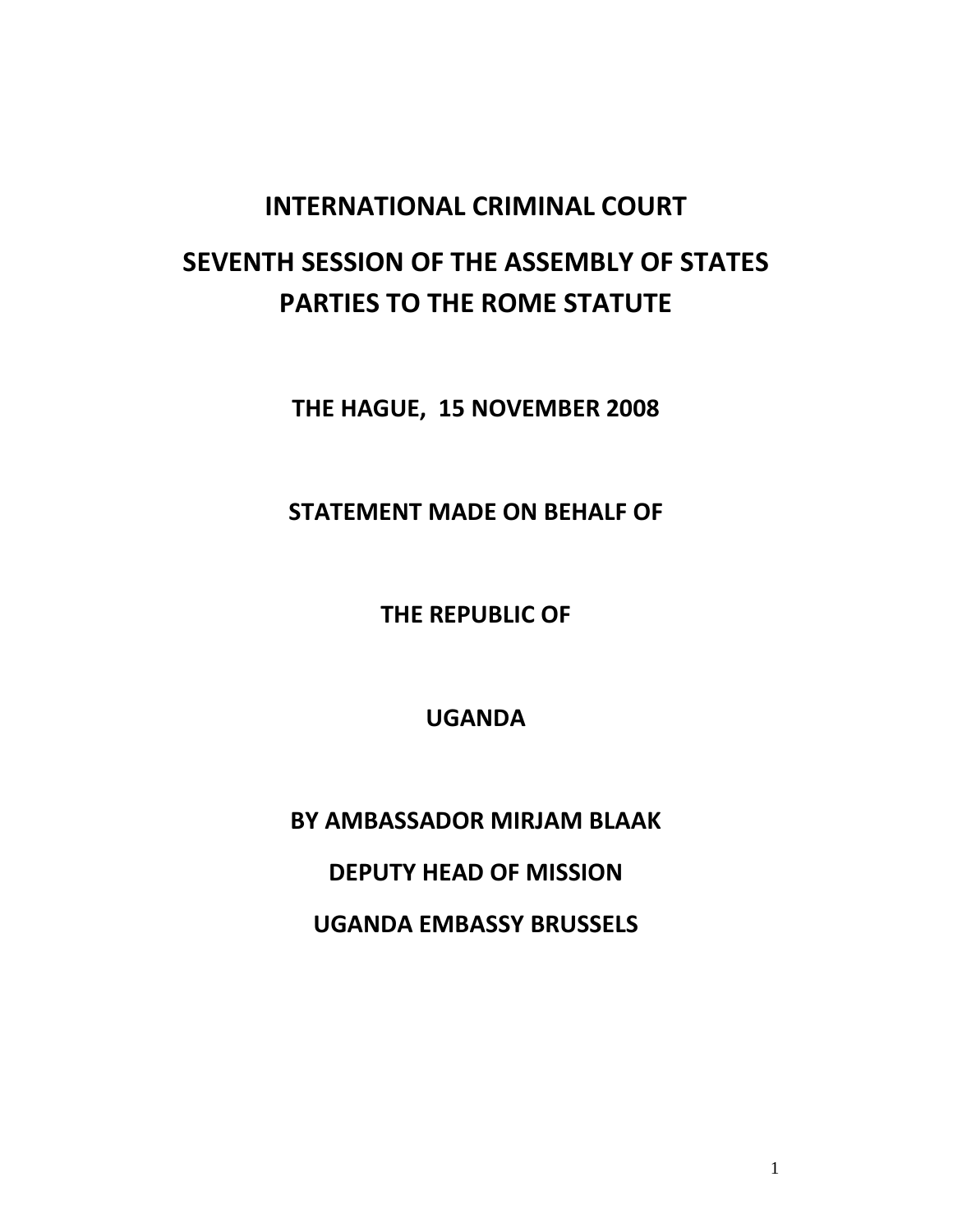## Mr. President, Honourable Members of the Court,

## Distinguished Delegates, Ladies and Gentlemen,

## Mr. President,

My delegation is pleased to see you preside over this Seventh Session of the Assembly of States Parties. We are confident that with your experience and diplomatic skills, you will steer our proceedings to a successful conclusion. I assure you, Mr. President, of my delegations' full cooperation. I would like to take this opportunity to thank the outgoing President, H.E. Bruno Stagno Ugarte for his outstanding leadership.

Mr. President,

Allow me to address the President of the Court, Mr. Philip Kirsch. We highly appreciate the role you played in Rome and the way in which you have managed to make this Court a formidable institution of international criminal justice. We wish you success in your future endeavours.

Mr. President,

Furthermore I would like to express my appreciation to all members of the ICC for the accomplishments achieved in the past years and I would like to recognize the many challenges that the office faces in pursuing its mandate

My delegation aligns itself with the Statement that was made on behalf of the African Group.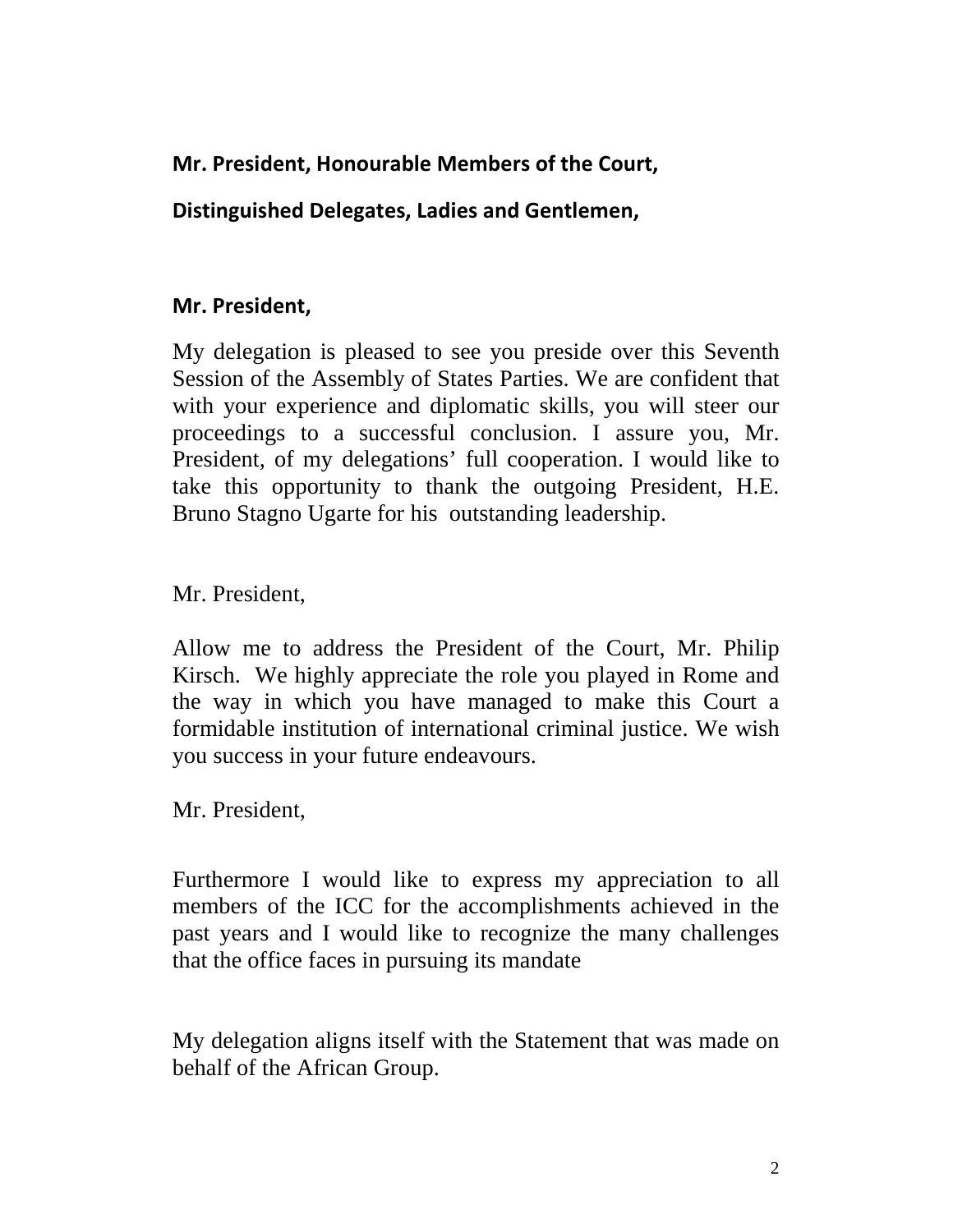At the outset, permit me to reaffirm the commitment of the Government of Uganda to the ideals of a strong, impartial and effective ICC. This commitment remains unwavering as in the past, today and in the future.

I would like to reiterate the support of the Uganda Government to the ICC and state categorically that Uganda does not condone impunity. We appreciate the important role the ICC is playing in bringing about peace in northern Uganda. We have now reached a state of relative peace but this will only be sustainable when the problem of the LRA has been resolved. Joseph Kony and the LRA took refuge in northern Congo in fear of the Uganda Peoples Defence Forces (UPDF) which had hunted them down in efforts to arrest and hand them over to the ICC.

I would like to inform the Assembly about the developments in Northern Uganda. Since the Government of Uganda commenced the peace talks in June 2006 peace has returned to all parts of Uganda. The Internally Displaced Persons Camps have almost all been emptied. In the Acholi sub-region 85% of Ugandans have returned home while in the Lango region almost all displaced persons are back home and are engaged in productive activities.

To date out of the original five suspects indicted by the Court, two of them have been confirmed dead namely Raska Lukwiya and Vincent Otti. The Government of Uganda has now offered the LRA/LRM until 30 November 2008 to sign the already concluded final peace agreement

If the agreement is not signed by Kony by 30 November 2008 and followed by implementation then we appeal to all States Parties to urgently cooperate and execute the warrants of arrest. Kony and the LRA are currently holed up in northern DRC in the Garamba forest and its surroundings where the Ugandan armed forces are not allowed to operate.